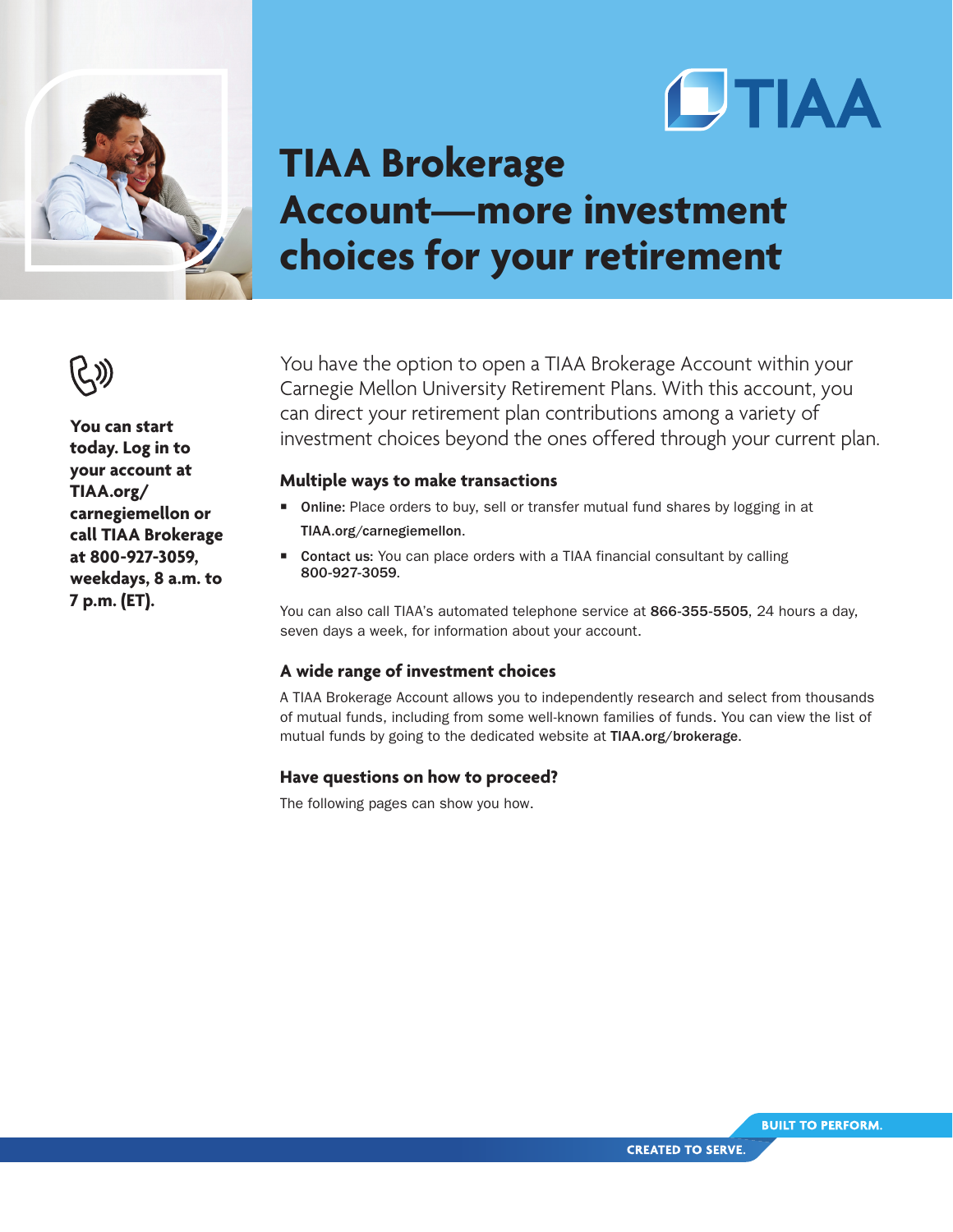

# **Brokerage account Q&A**

#### 1. How do I open a brokerage account?

Follow the steps below to establish the brokerage account. Please note: You'll need a separate brokerage account for each retirement account you hold.

# **Online:**

Step 1: Log in to your retirement account via secure access at TIAA.org/carnegiemellon. From the *Account summary* home page, select the retirement account that is eligible for the self-directed brokerage option.

Step 2: Once on the retirement account details page, select *Open retirement brokerage* from the Quick Links.

Step 3: Follow the instructions on the next set of screens to open the self-directed brokerage account.

It typically takes two business days for us to establish the brokerage account. At that time, your funds will be deposited into a brokerage money market account. You can then trade in the brokerage account by calling 800-927-3059, or by visiting TIAA.org/carnegiemellon.

# **We can help**

A TIAA financial consultant can also help you enroll in your brokerage account. You can complete a phone application by calling 800-927-3059. A financial consultant will be able to send you a prefilled application for your signature. You can sign and return it in the envelope provided in the kit.

#### 2. Which mutual funds are available from TIAA Brokerage Services?

You will only be able to see the specific mutual funds available if you have a brokerage account open. If you do not have an account, you cannot access a list of fund families.

To view the available mutual funds after you have opened a brokerage account, go to TIAA.org/carnegiemellon, log in to your retirement account and click the *Change Investments* button, then click on the *Explore Investing Choices* button.

Note: If you see *Open a Brokerage Account* instead of *Add Brokerage Funds*, this means you have not successfully opened a brokerage account yet.

#### 3. How do I trade within my brokerage account?

You can trade online at TIAA.org/carnegiemellon by clicking on the *Change Investments* button and selecting *Exchange*, or you can use our automated telephone service at 866-355-5505, or call a TIAA financial consultant at 800-927-3059.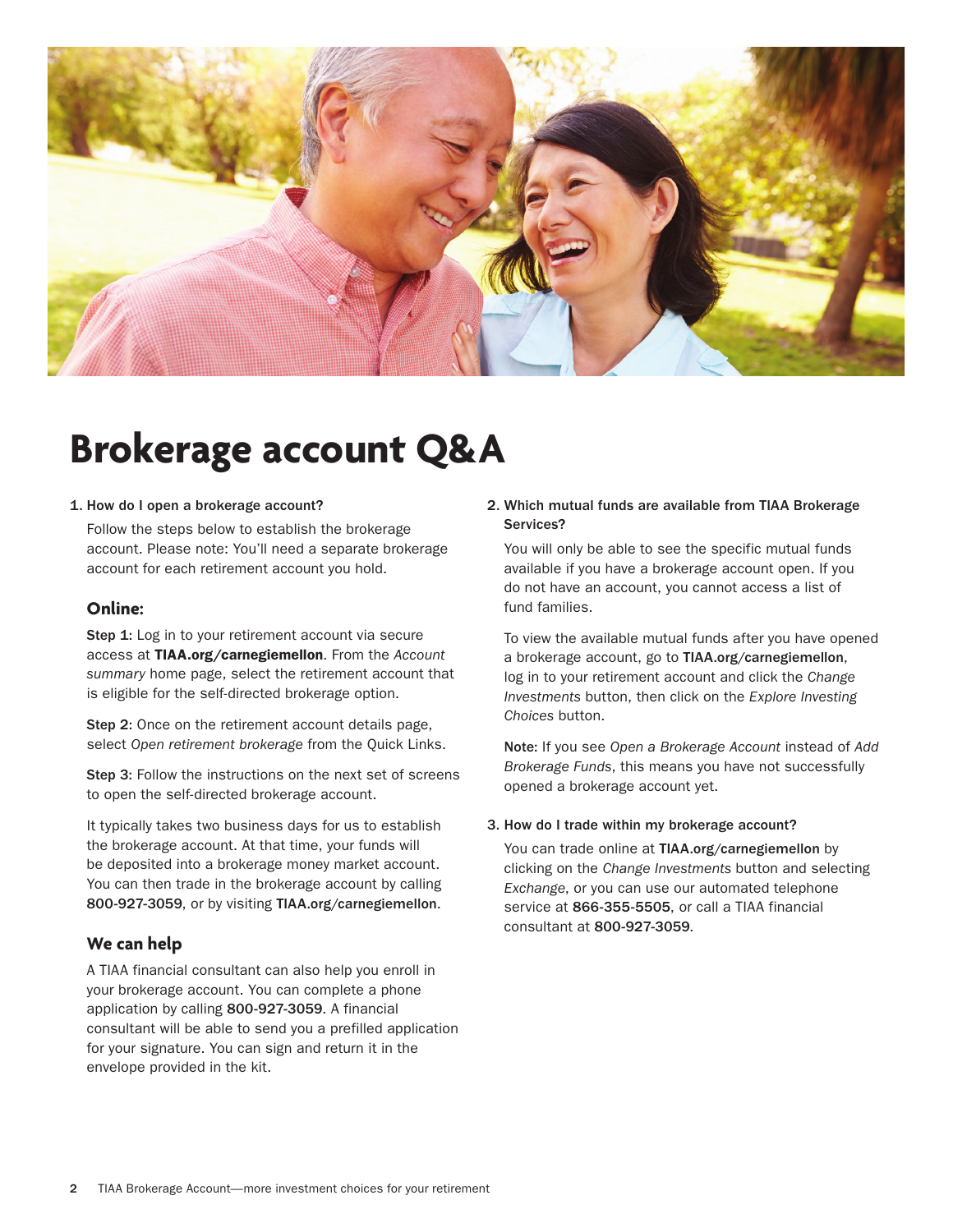### 4. How do I move the money from my brokerage account back to other investment options available through my retirement plan?

To transfer between the brokerage account and another investment option available through your Carnegie Mellon University retirement plan, once logged in, click the *Change Investments* button on your account home page, then select *Exchange* and click on the applicable plan name. Your investment elections will be displayed and you can complete your transfer. You will have to ensure the option button is filled in for *Brokerage Investments* in the *Choose the Source Fund* section.

Transfers between your brokerage account and another investment option available through your Carnegie Mellon University retirement plan are subject to brokerage settlement periods and can take several days to complete. You can also call 800-927-3059 for more information and to have a TIAA financial consultant initiate your transfer. It can take up to three days for us to process this transfer. You can transfer assets between your retirement account and your TIAA Brokerage Account using a single screen and single-step request.

#### 5. Can I allocate retirement plan contributions directly to the brokerage account?

Yes. Once your brokerage account is opened, you will be able to direct from 1% to 90% of your contributions to a mutual fund in your account as allowed by the terms dictated by the retirement plan. You can do this by selecting *Change your investments* and then *Choose future investments*.

#### 6. How can I take a distribution or withdrawal from the brokerage account?

Distributions or withdrawals from your brokerage account aren't made directly. To receive distributions or withdrawals from the fund investments in your brokerage account, you first need to transfer the amount you wish to withdraw from your brokerage account to a non-brokerage investment (i.e., your pension account) and then request a withdrawal from that non-brokerage investment.

#### 7. Will I receive confirmations of my trades?

Yes, a confirmation for every trade is sent to you according to your preferences. You can always view your transaction history or trade confirmations in the secure portion of TIAA.org/carnegiemellon, or on your monthly brokerage account statements.

#### 8. Are there any fees associated with my brokerage account?

If you open a brokerage account, you will be charged commissions on all applicable transactions based upon the fees outlined in the customer account agreement or dictated by the terms of the fund. To find out more, review our brokerage account customer agreement using the following link: TIAA.org/SDA\_CCA. The agreement contains important information about the brokerage account, as well as the commission and fee schedule. Other fees and expenses that apply to a continued investment in the funds are described in the fund's current prospectus.

### **For additional account information**

#### Online:

You can access your account by logging in at TIAA.org/carnegiemellon.

#### Phone:

Discuss your account with a TIAA financial consultant by calling 800-927-3059.